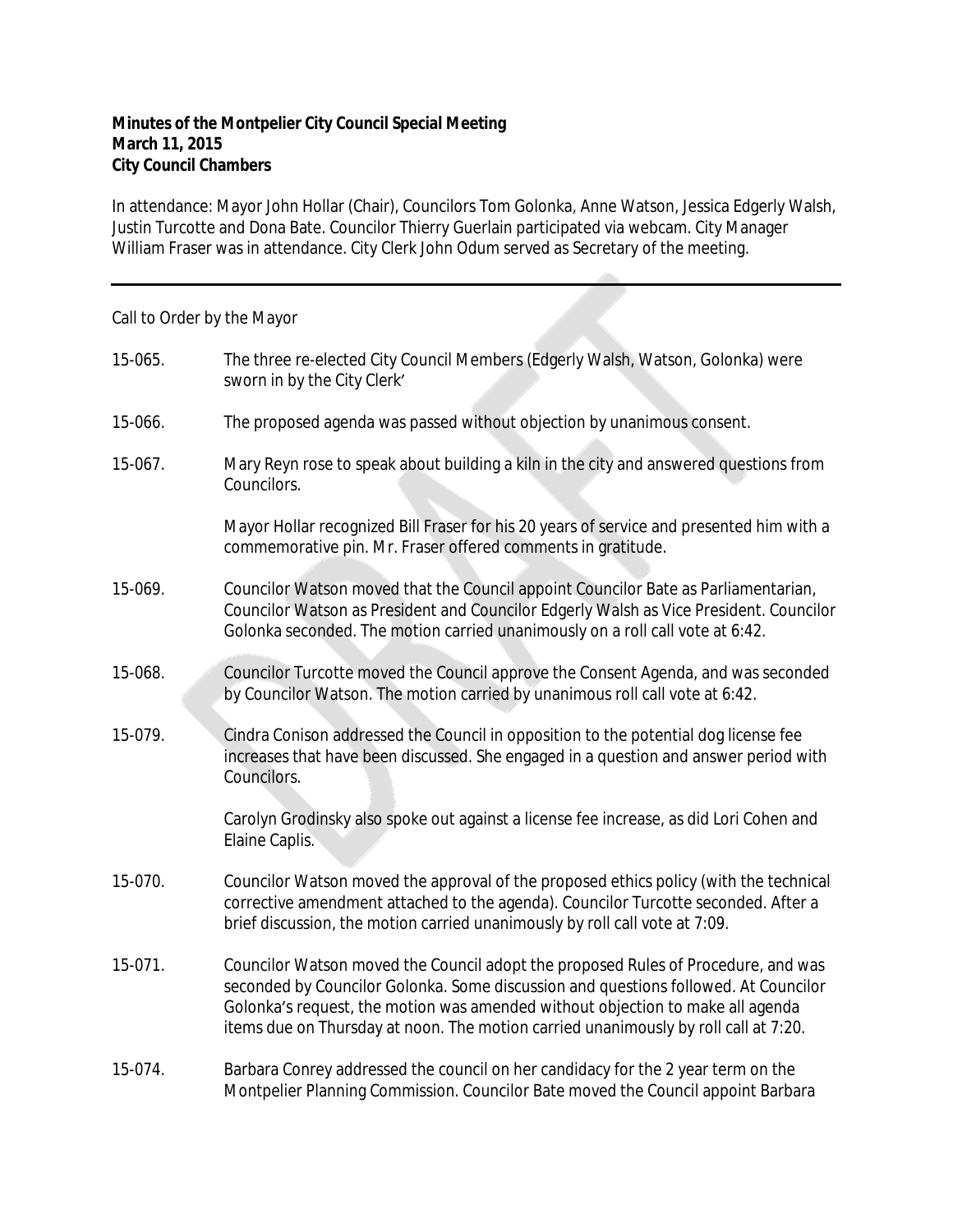|         | Conrey to the open term on the Montpelier Planning Commission. Councilor Edgerly<br>Walsh seconded. The motion carried by unanimous roll call vote at 7:22.                                                                                                                                                                                                                            |
|---------|----------------------------------------------------------------------------------------------------------------------------------------------------------------------------------------------------------------------------------------------------------------------------------------------------------------------------------------------------------------------------------------|
| 15-075. | Regarding the appointment to fill out a three year term on the Design Review<br>Committee (set to expire in sept of 2017), candidates Lori Cohen, Hannah Smith and Ben<br>Cheney addressed the Council in turn.                                                                                                                                                                        |
|         | Councilor Watson moved the Council enter Executive Session in accordance with Title I,<br>§313, Executive Sessions to discuss the appointment. Councilor Bate seconded. The<br>motion carried unanimously by roll call at 7:20.                                                                                                                                                        |
|         | Councilor Edgerly Walsh moved the Council return to open session and was seconded by<br>Councilor Watson. The motion carried by unanimous roll call vote at 7:38.                                                                                                                                                                                                                      |
|         | Councilor Edgerly Walsh moved the Council appoint Ben Cheney to the Design Review<br>Committee. Councilor Watson seconded. The motion passed unanimously, by roll call, at<br>7:39.                                                                                                                                                                                                    |
| 15-076. | Peter Mancauskas addressed the council in regards to the opening on the Investment<br>Committee and responded to questions. Councilor Golonka moved Peter Mancauskas<br>be appointed to the Investment Committee, and was seconded by Councilor Watson.<br>The motion carried by unanimous roll call vote at 7:42.                                                                     |
| 15-077. | The Council opened a discussion on CarShare Vermont's request to dedicate two city<br>parking spots to CarShare Vermont fuel-efficient vehicles for a two-year pilot. Annie<br>Borden (Executive Director) and James Stoops (?Operations Manager) addressed the<br>Council on the proposal. Assistant City Manager Jessie Baker added information to the<br>discussion which followed. |
|         | The Mayor opened the Public Hearing on the two relevant ordinances attached to the<br>agenda at 8:18. Warren Kitzmiller rose with questions. The Public Hearing was closed at<br>8:19.                                                                                                                                                                                                 |
|         | Councilor Edgerly Walsh moved the Council approve the 1st reading on the two attached<br>ordinances. Councilor Turcotte seconded. The motion carried unanimously by roll call<br>vote at 8:20.                                                                                                                                                                                         |
| 15-078. | Page and Jed Guertin, along with State Representative Warren Kitzmiller, came forward<br>to lead a discussion with the Council on H33 ("An act relating to authorizing<br>municipalities to regulate the surface water use of public waters used as drinking water<br>supplies") currently under consideration in the Legislature.                                                     |
| 15-079. | Danis Regal was given an opportunity to address the council to express concerns about<br>the potential dog license fee increase.                                                                                                                                                                                                                                                       |
|         | The Mayor called for a brief recess at 8:54PM. The meeting was called back into session at 8:59.                                                                                                                                                                                                                                                                                       |

The City Manager took a moment to introduce manuals prepared by staff for the Councilors.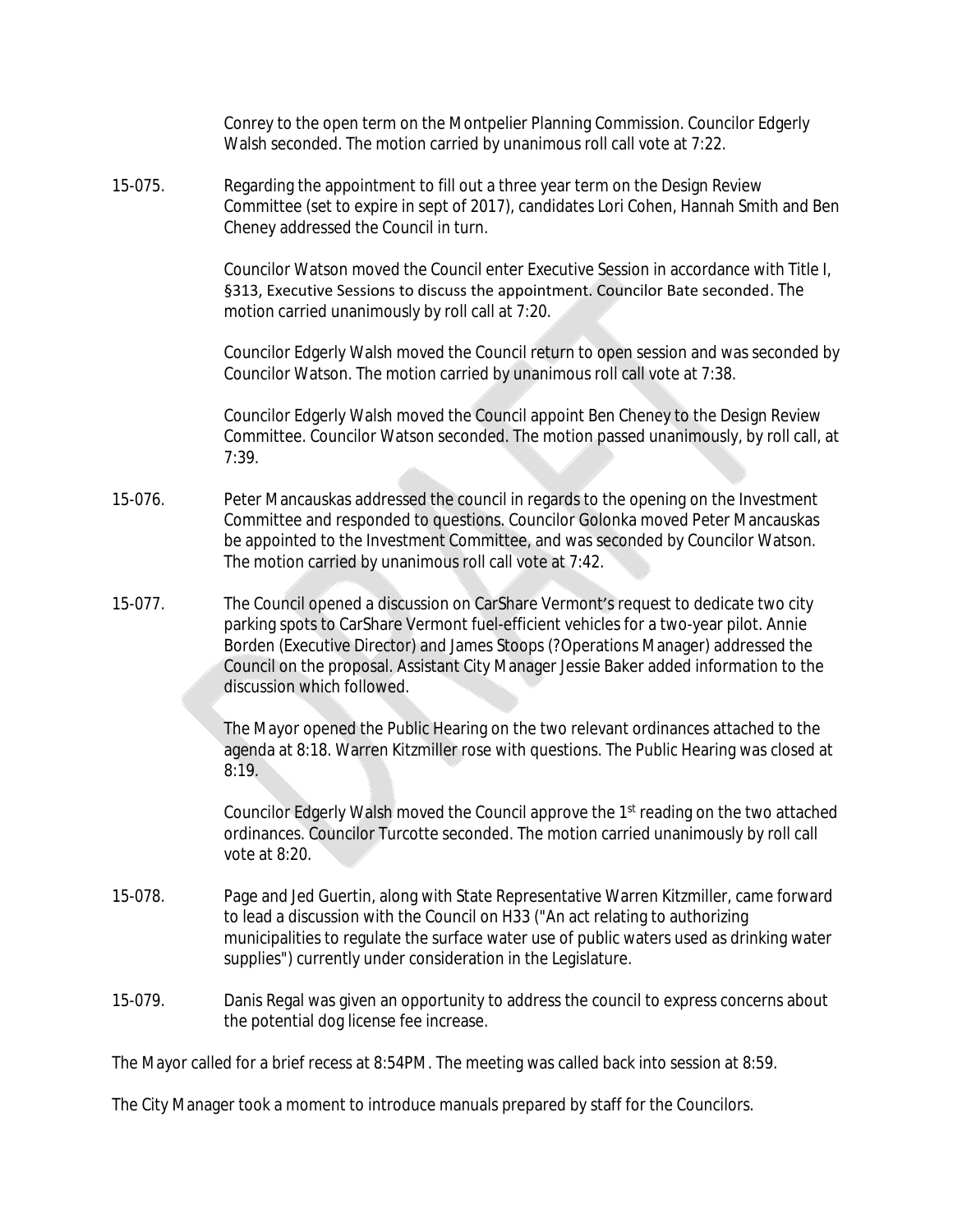15-072. The Mayor led a discussion reviewing the Committee Assignments. The following committee assignments were agreed upon without a vote:

> Bike Advisory Committee: Jessica Edgerly Walsh Building Code Appeals Committee: Thierry Guerlain, Tom Golonka Capital Projects Committee: Justin Turcotte, Dona Bate, Jessica Edgerly Walsh Central Vermont Solid Waste: Dona Bate (Alternate) Citizen Advisory Board for Community Justice Center: Anne Watson Energy Advisory Committee: Anne Watson Harry Sheridan Scholarship: Anne Watson Housing Task Force: Jessica Edgerly Walsh Housing Trust Fund Committee: Tom Golonka, Jessica Edgerly Walsh Kellogg-Hubbard Library Board: Thierry Guerlain Montpelier Alive Board: Dona Bate One Taylor Street Design Committee: Mayor John Hollar, Jessica Edgerly-Walsh, Dona Bate Parking Advisory Committee: Anne Watson (liaison) Pedestrian Advisory Committee: Jessica Edgerly-Walsh (liaison) Public Safety Authority: Tom Golonka, Dona Bate Recreation Board: Tom Golonka Water Rate Study Committee: Tom Golonka, Justin Turcotte, Thierry Guerlain T.W. Wood Art Gallery Board: John Hollar, Mayor Central Vermont Regional Planning Commission TAC: Dona Bate

Councilor Bate moved the reappointment of Councilor Golonka to the Central Vermont Public Safety Authority board, and was seconded by Councilor Edgerly Walsh. The motion carried by unanimous roll call vote at 9:12.

Councilor moved the re-appointment of Mia Moore and Dona Bate as Central Vermont Solid Waste Authority member and alternate, respectively. Councilor Edgerly Walsh seconded. The motion carried by unanimous roll call at 9:12PM.

- 15-073. The Council engaged in a discussion as to the format of its Goal-setting Session for 2015- 16. Assistant Manager Jessie Baker participated.
- 15-079A. Councilor Turcotte introduced a discussion of the Annual City Meeting and how they relate to the 2015 City Council goals.
- 15-081. Councilor Golonka thanked voters for his re-election, and congratulated his opponents on a good race.

Councilor Watson thanked voters for her re-election.

Councilor Edgerly Walsh thanked voters for her re-election, and also thanked Public Works staff for their work on recent water main breaks.

Councilor Bate encouraged citizens to read the city report. She also commended the